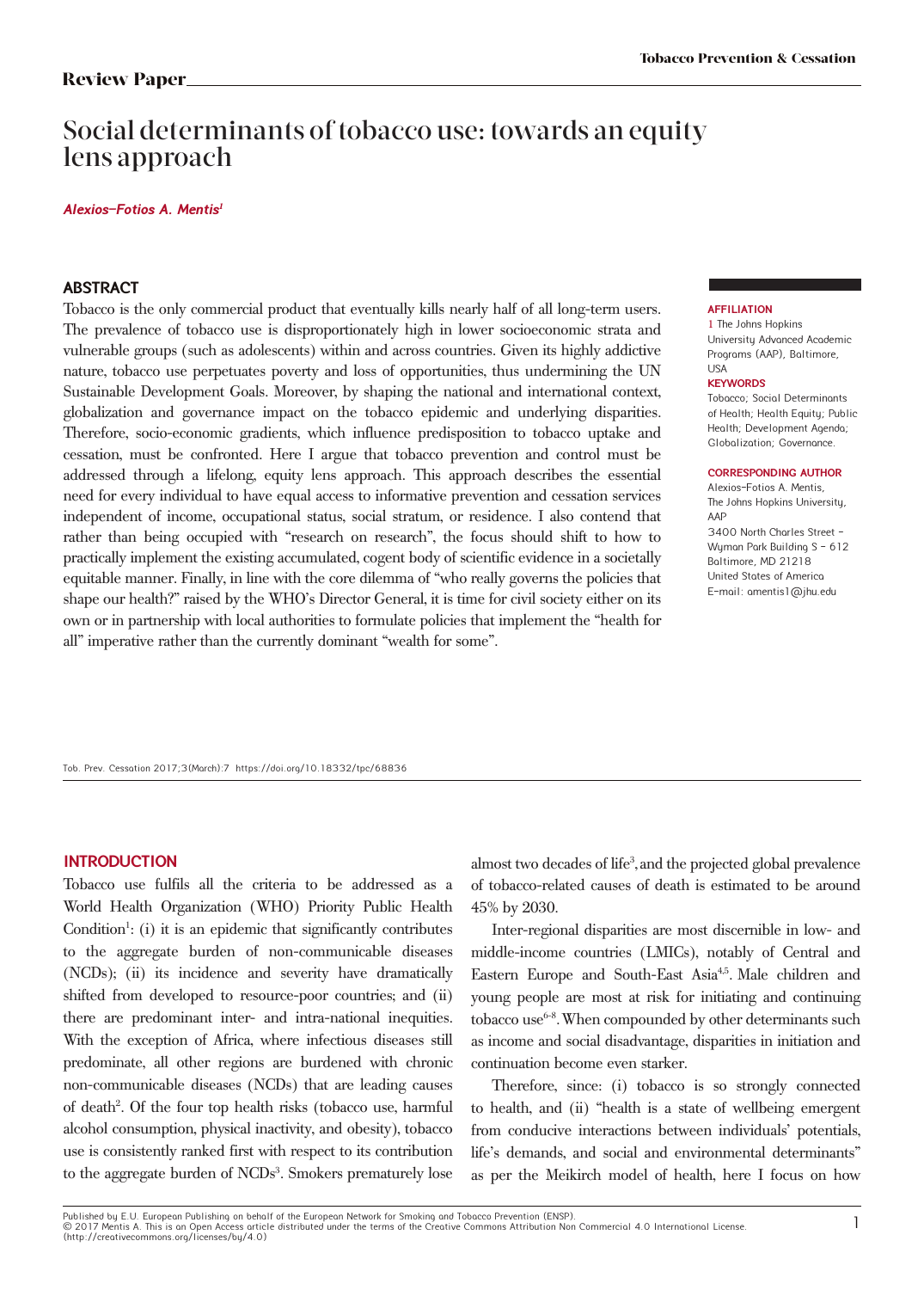social determinants of tobacco use affect the health of the most vulnerable in society. More precisely, I discuss how inequity related to social, economic, and political determinants (including gender, age, income, governance, and globalization), which collectively form the basis of the health impact pyramid<sup>10</sup>, leads to discrepancies in tobacco use and impedes its cessation and control. In doing so, I provide further insight on how "an individual's smoking trajectory is the accumulation of social disadvantage over the entire life-course"11. Each determinant is critically summarised, and, although they are ultimately interconnected, describe unique characteristics that contribute to a more unified approach. Only by addressing such underlying gradients of the tobacco epidemic will health systems be able to meet the particular needs of different groups, not least the most disadvantaged.

# **Socio-economic determinants and tobacco use: income, occupation and social class**

Individuals in lower income quintiles display higher smoking rates compared to those in upper income quintiles. These disparities are even starker and will be exacerbated in the future in LMICs, which are home to around 80% of the more than one billion smokers<sup>6</sup>. Poor households are estimated to spend around 10% of disposable income on tobacco if there is one smoker in the family<sup>12</sup>. Tobacco use is common in low income populations for two main reasons: (i) poverty negatively correlates with power and influence on policy formulation, thus leaving people practically voiceless, and (ii) unplanned, poverty-driven urbanization has resulted in the proliferation of slums and other informal settlements, where tobacco use is the norm<sup>14</sup>.

With respect to occupational status, itself a social determinant of health, the polarization of employed vs. unemployed, formal vs. informal sector, "blue-collar" workers vs. "white-collar" workers, and in-work poverty vs. highly remunerated jobs have a crucial impact on tobacco susceptibility, exposure, and use. Beyond its tight connection with income levels, occupational status is closely related to job security and insurance, i.e., access to health services. Work environments shape their own "pro-smoking" or "co-smoking" culture, defining availability and acceptability<sup>15,16</sup>. For example, "blue-collar" employees often work in outdoor spaces and have lower health literacy. Also, anecdotal evidence suggests that smoking is symbolic to them, e.g., sharing cigarettes during a break may represent a culture of friendly collegiality.

Different social classes tend to have different social networks that generate political empowerment and inclusion if upstream and social exclusion and isolation if downstream. With respect to health effects, it has consistently been shown that stronger social networks (either offline or online) are related to increased longevity17.As a biological correlate, social isolation (e.g., long-term unemployment, mental illness, homelessness, and displacement) are associated with higher fibrinogen levels, a marker for cardiovascular events<sup>18</sup>. Thus, it would be interesting to study the combined effects of social isolation and smoking on health status.

## **Gender-based differentiation in tobacco use**

Gender-differentiated societal values and norms exercise an impact on tobacco prevalence<sup>19</sup> and gender is intrinsic to sociological and epidemiological studies. Exposure to risk and vulnerability are common to both sexes, but the wider gender divide in prevalence calls for more research to establish the influencing variables such as childhood background, educational status, low social status, normative and descriptive influences, and ethnicity<sup>20</sup>. Global trends indicate that smoking is much more common in males than females in those older than 15 years<sup>7</sup>, while gender differences are less striking in  $adolescents<sup>21</sup>$ .

For male adults, the main gradients are a vicious cycle of low education and reduced income and the individual and transgenerational social psychology that imposes smoking as a model of masculinity<sup>4</sup>. Taken further, the Marlboro cowboy did a lot to promote sales but his premature death from lung cancer did little to positively influence the smoking habits of next generations<sup>22</sup>. Psychologists may yet shed light on how the feeling of having no control over life, which is rooted in aggregate social disadvantage, may predispose men to tobacco initiation and continuation, with smoking perceived as a means to cope with daily hardships and related distress of a person who lacks self-confidence<sup>16</sup>. This mind-set, tied with a lack of structural and social support networks, hinders most male smokers from abstaining from tobacco. For female smokers, apart from factors shared with male smokers such as low income and educational level, women often have to deal with early motherhood and anxiety to earn money to protect their children, which may negatively impact on their psychological health and make them more vulnerable to tobacco use<sup>23</sup>.

With respect to LMICs, gender discrimination remains an influential gradient that can explain disparities in tobacco prevalence between different regions separately from other cultural, religious or ethnical norms<sup>24</sup>. For instance, both smoking and smokeless tobacco consumption is more common in men than in women in South Asia. By exploiting existing divergences, the tobacco industry seems to have aggressively and unashamedly targeted poor, uneducated women in LMICs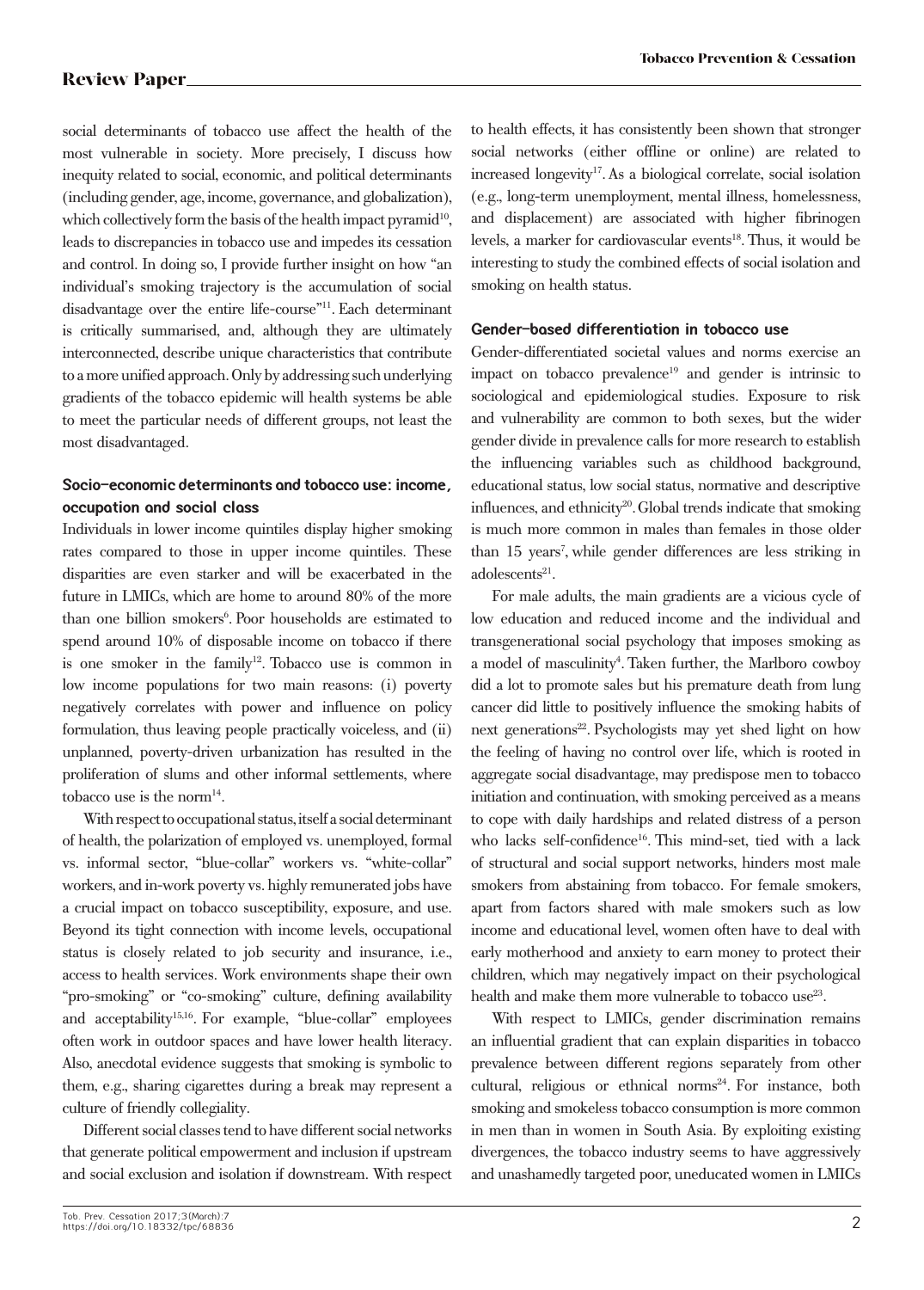through deceptive marketing campaigns<sup>25</sup>. For example, they have started to use lipstick or perfume bottle-like packaging and promote "slim" cigarettes in line with the "Be Slim" identity<sup>26</sup>. Future trends in female smoking are likely to be influenced by Tobacco Transnationals, who have "exploited gendered imagery and issues across cultures for decades"27.

## **Adolescence: the "ethmoid sinus" of external influences**

As a vulnerable subpopulation undergoing rapid biological and psychosocial changes, adolescents are at significant risk of starting smoking. The reward-seeking regions of the brain develop earlier than those responsible for planning and emotional control, which leads to less critical thinking and more emotional impulsion<sup>28</sup>. Concurrently, the brains of adolescents have a remarkable capacity for adaptation to change; thus, tobacco use during this life period is falsely perceived as normative when, in fact, it is pathological. In contrast, continuation during young adulthood might be better attributed to nicotine addiction and barriers to access to cessation help, which prevail in most countries<sup>28</sup>.

Three micro-environments "co-shape" adolescent vulnerability or resistance to tobacco initiation: family, school, and choice of friends<sup>29</sup>, upon which macro-environments, such as advertising and public policies, may exert exacerbating or mitigating roles. First, health attitudes and behaviours such as healthy diet, physical exercise, and learning to abstain from tobacco and harmful drinking are assimilated and shaped within the family environment during the early years of life. These results have been corroborated by Health Behaviour of School-aged Children (HBSC) surveys<sup>30</sup>. Notwithstanding the potential of this environment to act as an "incubator" for health promotion, the reality is much more discouraging. At least 40% of children grow up in families where one or even both parents use tobacco products, independent of parental educational level, child exploitation, and lack of parental support<sup>28</sup>. Hence, although parental control may wane over adolescence, parental role models continue to amplify any pre-existing adolescent predisposition to tobacco use. Although it is worth noting that that paternal smoking or that of other male family members exerts a greater influence than maternal smoking<sup>3</sup>, public health policies including anti-smoking social networks and campaigns still need to be addressed to all family members.

With respect to the school environment, the research focus has shifted from student performance toward school culture<sup>28</sup> because it has the potential to formulate an ethos that can offset or enhance the influence of family and peers. Many students report having seen peers or school personnel smoking within the premises<sup>31</sup>. However, interactive health projects within schools can strengthen life skills and social competence, which build resistance to addictive behaviours while promoting positive health comportments. Moreover, they can provide support and guidance to parents or community leaders, so effectiveness may be widely spread $32$ .

In parallel, the tobacco industry has been very creative in circumventing advertising bans aimed at adolescents by fully exploiting, if not manipulating, the film industry, especially those that are export-oriented (e.g., Bollywood) or where popular actors and actresses appear smoking<sup>33</sup>. The tobacco industry has been equally imaginative in circumventing other regulatory restrictions (e.g., sales on the spot by promoting on-line cigarette purchase). To this end, international agencies, national governments, and civil society must engage in resourceful and innovative de-normalisation and countermarketing tobacco conglomerates.

## **Tobacco-related negative social gradients: a threat to the UN sustainable development agenda**

The described social determinants of tobacco initiation and use have "domino" effects. Even though most smokers recognise that "tobacco causes death", smokers tend to be oblivious to the fact that tobacco is the only commercial product that eventually prematurely kills nearly half of all long-term users. Tobacco-related premature death (the primary leading cause of premature deaths for men and the second, after blood pressure, for women) deprives households of their earners, increases healthcare costs for families, and causes further drainage to already weak health systems $34$ . In parallel, ill health and morbidity affect disposable income and fuel a downward poverty spiral, since poor households cannot afford to pay for medical treatment. It is now appreciated that many households have slipped under the poverty line due to tobacco-related diseases, especially in LMICs. 80% of smokers live in LMICs, where households and governments are disproportionately affected by these adverse consequences of tobacco use and cannot afford to meet increased incurred expenditure. Together, these factors constitute a threat to the UN sustainable development agenda35,36.

In addition, tobacco use imposes a transgenerational health, financial, and even environmental burden. For example, in some countries in which approximately half of children are stunted and around 40% are underweight, the prevalence of parental smoking is approximately 70%37.Also, besides direct consequences on family income, there are other indirect impacts on a child's future prospects. Tobacco expenses deprive families of a source of income for education and health, two major "interrupters" of the vicious poverty cycle,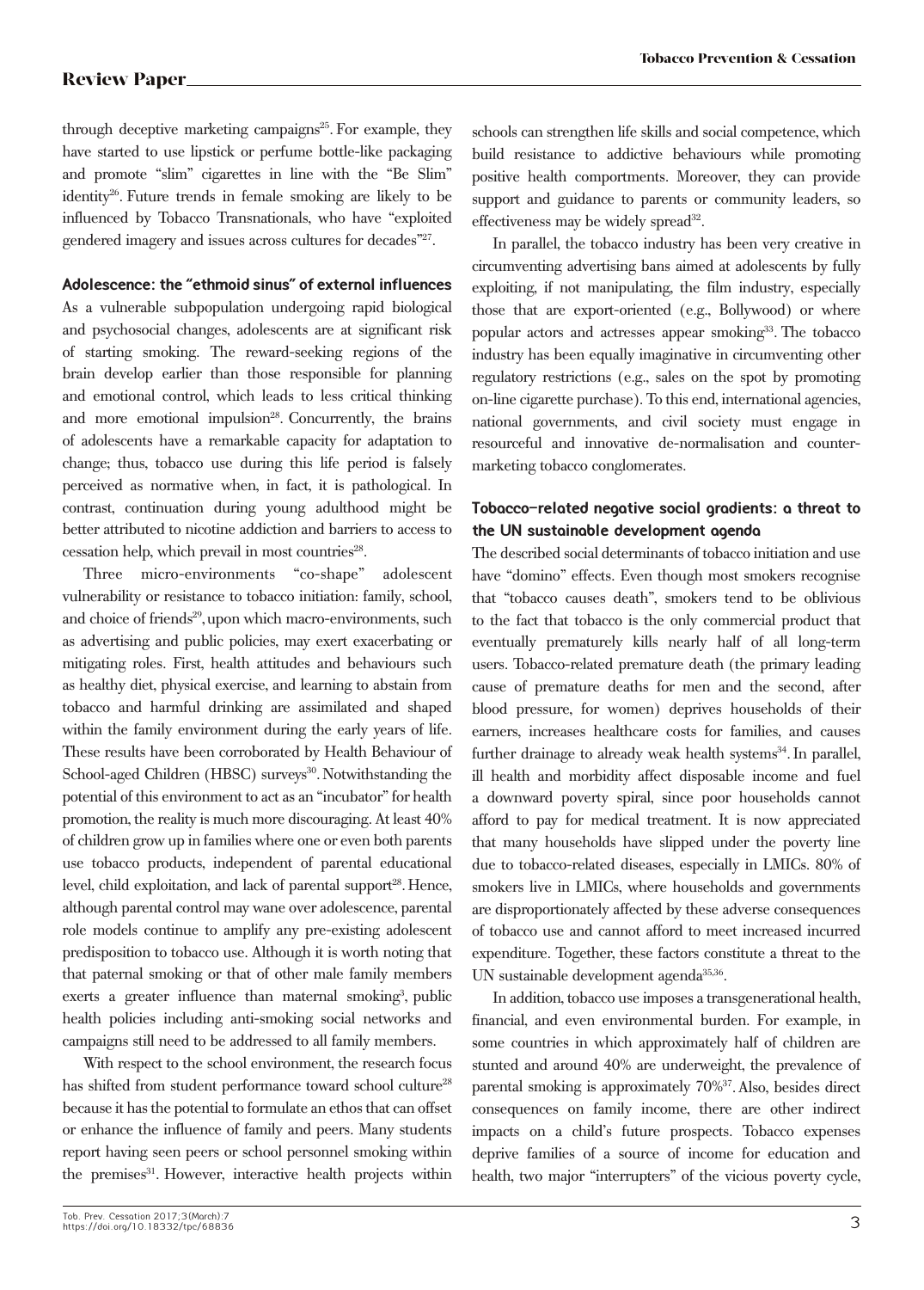hence amplifying the risk of trans-generational poverty<sup>38</sup>. Furthermore, environmental pollution from household tobacco use seriously jeopardizes children's health and that of female non-smokers, especially during pregnancy. Secondhand smoking is the "first major environmental risk factor of the unborn", and tobacco is detrimental to children's life-cycle health<sup>39</sup>. Fortunately, the WHO's work to protect and promote children's environmental health has been exemplary over the last few years $40,41$ .

# **Tobacco production: a violation to farmers' health and children's rights**

One way to tackle tobacco use and its society-wide effects is to confront tobacco production, which has its own social consequences. Its regulation in the broader context of framing trade liberalization is essential. Tobacco farming, mostly contracted and allegedly a lucrative income for poor farmers, undermines food security at the national level<sup> $42$ </sup>, aggravates environmental degradation<sup>43</sup>, and severely damages family health and children's education. Indeed, children, adolescents, and women heavily engaged in the tobacco farming in LMICs as an unremunerated workforce are exposed to toxic pesticides and suffer from Green Tobacco Sickness<sup>35</sup>. Characteristic symptoms of this disease include vomiting, dizziness, and high blood pressure<sup>44</sup>, while the effects on maternal and foetal health remain less well investigated<sup>45</sup>. Nevertheless, reports from the Campaign for Tobacco-Free Kids have recorded unexplained miscarriages in female tobacco farmers and increased congenital abnormalities in their new-borns<sup>46</sup>. At the same time, exposure to large amounts of toxic agrochemicals, long since banned in developed countries, represents another example of vulnerability and accumulation of social disadvantage.

Moreover, children and adolescent girls engaged in farming or "bidi rolling" do not pursue education, thus losing the opportunity to offset the poverty trap. More often than not, the obligatory engagement of girls in bidi rolling intentionally deters them from schooling in several LMICs that display gender discrimination through social control<sup>19</sup>. For these reasons, trade agreements and capital investments ought to be deemed detrimental to global health and sustainable development, a statement indirectly corroborated by the World Bank47. Countries should prioritise human health over trade liberalization by insisting that all involved parties take public responsibility<sup>48</sup>.

However, other socio-economic consequences have gone almost unnoticed and are beyond the reach of specialised international and non-governmental organizations agencies

# **Globalisation, trade liberalization, and health governance: effects on the tobacco arena**

Globalisation and health governance are critical determinants of tobacco use, given that they shape both macro- and microsocioeconomic contexts and thus have an effect on all clusters of social (dis-)advantage<sup>57</sup>. Globalisation can undeniably be beneficial to health, for instance by bridging gaps in access to pharmaceuticals or by increasing income through economic growth, in line with the necessary mechanisms for income

and politically engaged medical and public health scientists. Tobacco is the most widely grown non-food crop, with 80 LMICs producing over 80% of this global harvest. Dominant tobacco companies with subsidiaries in over sixty developing countries directly monopolize or control shares in tobacco monopolies<sup>49,50</sup>. In this manner, they exercise significant power on local political systems, influencing policymaking on tobacco control interventions or other regulatory schemes, which deeply impacts on child labour, hazardous occupational risks, and price setting for tobacco  $\text{crops}^{\text{51}}$ .

The policies of these companies allegedly comply with International Conventions such as the Worst Forms of Child Labour Convention in 1999 and the UN Covenant on Economic, Social, and Cultural Rights. However, this "compliance" is likely to be a euphemism, because large numbers of children work in farming or on-field processing in several countries, both LMICs and developed. In some countries, 60% of tobacco pickers are thought to be immigrant children, despite the tobacco companies' claims<sup>52</sup>. Surprisingly, children aged over 12 can work in tobacco fields for unlimited hours with permission from parents in some countries, while even 7-year-old children have been reported to be partially engaged with farming after school hours, with three-quarters among them reporting symptoms associated with acute nicotine poisoning53.In sub-Saharan Africa, the incidence of child labour in the informal sector, especially in tobacco and cotton farming, in some states represents ~90% of children aged 5-14, at least until the end of the last decade<sup>54</sup>. These children are exposed to approximately 55 mg of dissolved nicotine per day, which is equivalent to more than 30 cigarettes $44$ .

Although the evidence on the effect of such hazardous working conditions on physical and brain development has been presented to governments, representatives of the tobacco industry, and international agencies, child labour remains "the tobacco industry's smoking gun"55, and, undeniably, constitutes modern slavery. This slavery is reflected in "long hours, little pay, no school" and complete "rightlessness", as previously discussed for child migration<sup>36,56</sup>.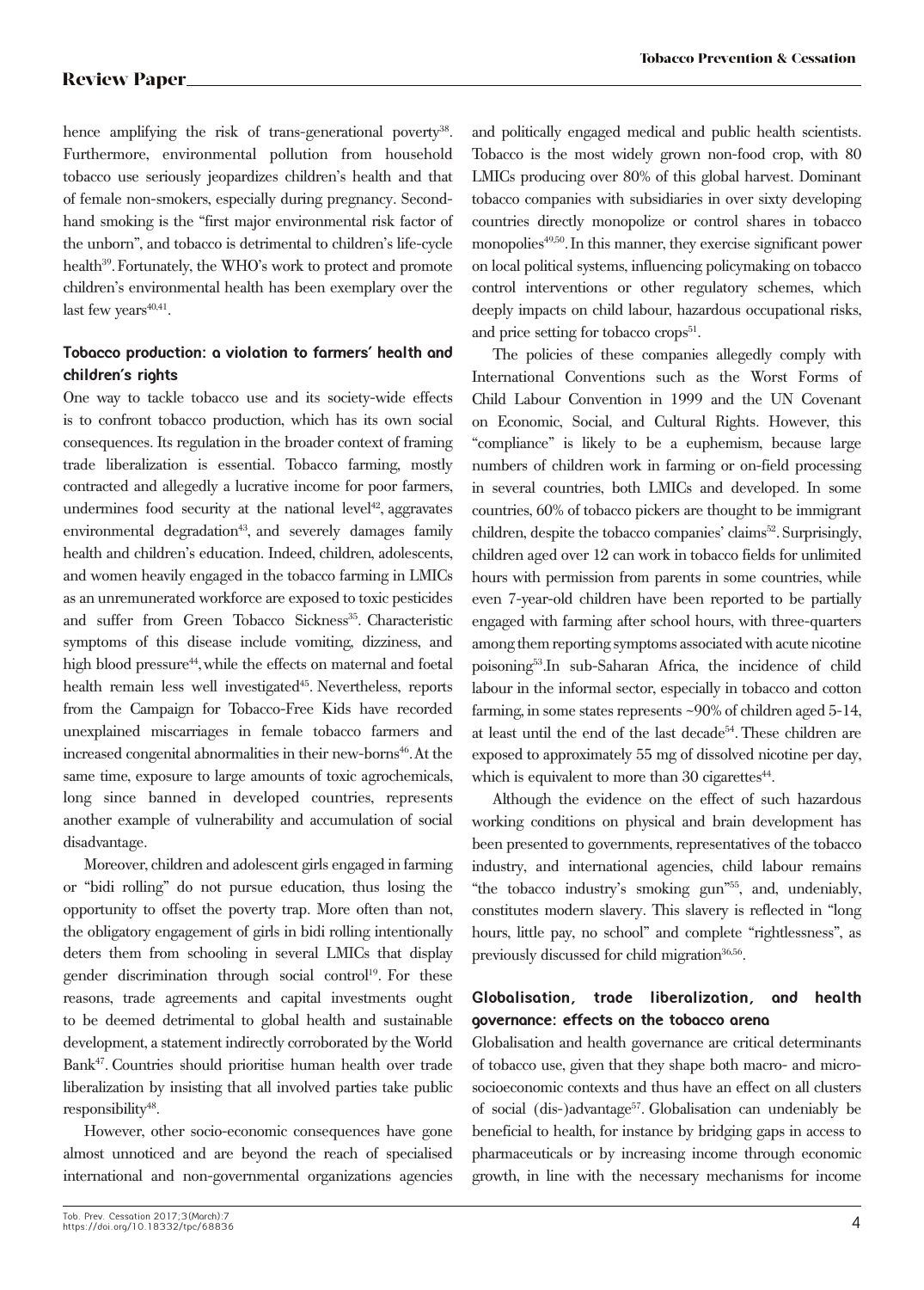redistribution. Nevertheless, the increasingly globalised production and uncontrolled marketing of harmful products such as tobacco undeniably pose threats to global health, an observation made two decades ago<sup>58</sup>.

In addition, globalisation generates broader policy concerns related to trade liberalisation, market de-regulation, and the withdrawal of the State from its regulatory role; all these can be translated to disparities across and within countries. The Secretary-General, addressing the UN Conference on Trade and Development in 2003, repeatedly stressed the need for market re-regulation, of States resuming their regulatory role, parity in shaping trade, and investment rules. LMICs attempted to regulate trade but political imbalances, as well as restricted resources and expertise, made the whole endeavour rather difficult<sup>59</sup>.

Having invaded many LMICs, the tobacco industry influences political elites and policy shaping through corporate social responsibility (CSR), whose prime target is to create corporate political activity within a country $34,60,61$ . The latter has been camouflaged by CSR on health awareness projects for HIV, hepatitis, and unsafe water (among others) in LMICs to divert attention from the consequences of tobacco use. For example, the industry has aimed to project an environmentally friendly profile through CSR, according to which contracted farmers were required to plant Eucalyptus for their tobacco curing needs to avoid aggravating deforestation. Ironically, this tree is particularly water consuming, rapidly depleting water tables and scorching the soil $51$ .

In addition, recent work by Ulucanlar et al.<sup>62</sup> has very pointedly shed light on how "industry, working through different constituencies, constructs a metanarrative to argue that proposed policies will lead to a dysfunctional future of policy failure and widely dispersed adverse social and economic consequences. Simultaneously, it uses diverse, interlocking insider and outsider instrumental strategies to disseminate this narrative and enhance its persuasiveness in order to secure its preferred policy outcomes"62.

Governments of tobacco-producing countries have greater difficulty in confronting the industry since their foreign earnings are closely associated with it and many of their citizens are engaged in tobacco farming<sup>63</sup>. Global advocacy proponents and economists should assist these governments to become more cognisant of the net cost induced by the tobacco industry64 if all variables such as farmers' debt, impaired health, and environmental aggravation are (cumulatively) taken into consideration<sup>61</sup>. There is also a dire need for political impetus and support from international agencies for crop diversification, enforcement of regulatory mechanisms, and compliance with mandatory tobacco control and prevention measures.

Acting as an antidote to industry strategies are, fortunately, some LMICs, which – by embracing health as a productivity factor – have prioritised human health over trade profits. Policies towards these directions include (but are not limited to): (i) increased taxation to the highest level to the inconvenience of major tobacco industries, thereby curbing consumption but doubling tax revenues; (ii) official advice to contracted farmers to diversify into horticulture and other products to avoid impoverishment through debt and to protect their health; (iii) a government's "tough fight" against the tobacco industry's attempts to circumvent advertising bans by promoting its logo on coffee packs and franchising logoed coffee bistros (Chaloupka et al. 2012; Zhong 2007)59,65.

# **From the necessity of legal frameworks towards achieving real-time implementation**

The WHO provides a comprehensive, legally binding platform for tobacco prevention and control. There are 180 signatories to the Framework Convention on Tobacco Control (FCTC), which is committed to reducing tobacco prevalence by 25% by 2025. Following the FCTC, concrete measures have been put in place that will hopefully deliver the ultimate goal of mitigating tobacco-induced NCDs. Therefore, it provides a unique platform for resource-poor countries wishing to protect their populations' health over profits but lack the financial resources or legal expertise to act against tobacco conglomerates<sup>34</sup>.

The so-called "MPOWER" (i.e., Monitoring, Protect, Offer help, Warn about dangers, Enforce regulatory interventions, and Raise taxes) actions offer best-to-buy and effective mechanisms to reduce tobacco consumption $66$ . According to the latest FCTC report, many countries have legislated for tobacco-free environments (n=49), have imposed warning labels on packages (n=42), have implemented mass-media campaigns against smoking (n=39), have significantly raised taxes (n=33), have banned advertising (n=29), or have implemented cessation programmes  $(n=24)^{67}$ .

This progress should be commended but, given the tobacco epidemic, there is room for improvement. Deciphering the reasons why such instruments have not been adopted in other countries is pivotal. It seems that strained health systems, poor administrations incapable of enforcing restrictions, and the unwillingness of governments to diminish commercial interests could be underlying causes. To this end, global advocacy and increased development aid resources could partially offset obstacles. In addition, strengthening the implementation of specific FCTC articles, like the one on Intergovernmental Transparency (No. 5.3), Diversification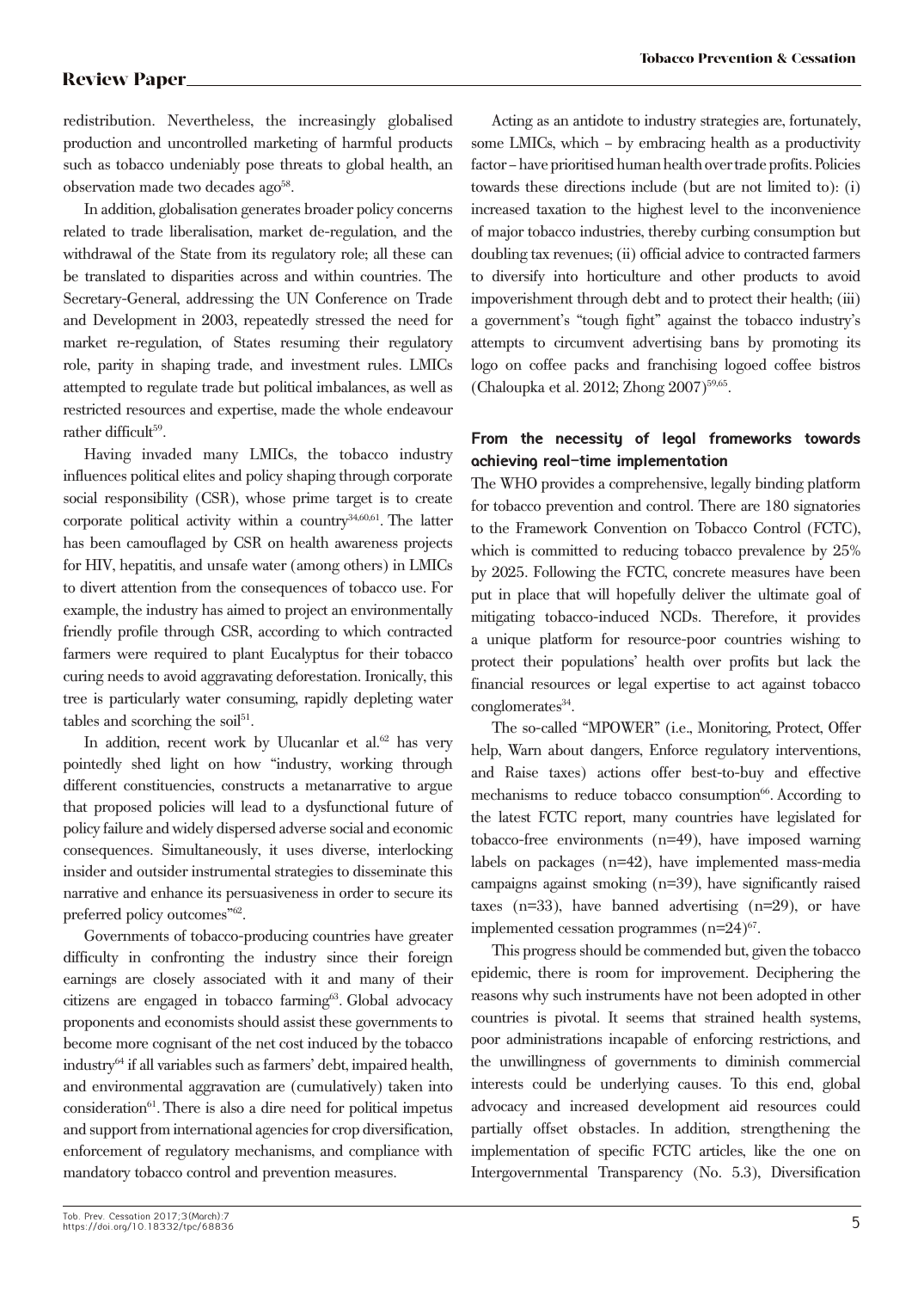(No. 17), and Occupational Health Hazards (No. 18) remains crucial.

# **Suggestions for future action in societal settings against the tobacco epidemic**

Beyond the legal framework, there is a place for civil society to intervene as an outstanding player. Physician associations, NGOs, parents' associations, community opinion leaders, and other social networks can counteract corporate profits. In many countries, civil society collaborates with local, national or supranational entities to create effective social marketing against tobacco initiation and in favour of cessation. In 2005, the European Union launched an anti-smoking campaign called "For a life without tobacco" in its 28 member states<sup>34</sup>; its core message was that smoking impacts on the whole of society and not exclusively on smokers, calling the latter to change attitudes and behaviours on the basis of critical thinking. Many NGOs participated in the campaign, which proved successful in boosting smokers' intention to quit and reflect on the detrimental effects of their habit not only on themselves but wider society.

Efficient and cost-effective tools such as counter-marketing, de-normalisation, and social networks can also be utilized by civil society to support tobacco cessation. Social media can also be exploited to influence life skills and social competence to resist starting smoking. Interventions in school and community environments by paraprofessional educators have revealed truths, which have been systematically (and intentionally) obscured by the tobacco industry. Such tools seem to be very efficient with respect to out-reach and isolated communities, which have no other alternatives for information and education on preventative measures. The comparative advantages of such projects are multiple: primarily, they are interactive by nature and include parents, students, educators, and opinion leaders, who can generate chain reactions through such interactions. Additionally, they are cost-effective or even cost-free, needing neither infrastructure nor equipment.

At the national level, intervention projects in schools can be easily organised and implemented. In many European countries, such interactive projects that focus on building positive life skills are mandatory, following instructions issued by national authorities, and are delivered to children aged ten- to twelve- years old. Children living in out-reach areas in resource-poor countries are unlikely to have access to such preventative information. Hence, there is a dire need for civil society in this situation to undertake the role of the State with regard to protecting and warning against negative consequences, de-normalising to the greatest possible

extent the "glamour" projected by tobacco industry through advertising or the film industry.

## **CONCLUSIONS**

In conclusion, tobacco use and production have deep roots and ties with negative social determinants. The epidemic character of tobacco impedes both social and health equity and the UN Sustainable Development Goals<sup>15</sup>. Reversing such determinants, particularly in resource-poor settings, would first necessitate a radical societal transformation and political willingness that seems rather utopian given the complex global interdependencies described<sup>10</sup>. However, doing so would promote the "right to health" and the shared responsibility to respond both in the short- and long-term to the dilemma "health for all or wealth for a few?" and the imperative "health in all policies". Overall, "shared responsibilities contribute to shared benefits", and recognising this will help in the on-going war between those who want to protect people's health (including health organisations) and the tobacco conglomerates<sup>9</sup>.

### **REFERENCES**

- 1. World Health Organization: Guidelines for implementation of Article 5.3 of the WHO Framework Convention on Tobacco Control on the protection of public health policies with respect to tobacco control from commercial and other vested interests of the tobacco industry. 2008a. Geneva: World Health Organization.
- 2. Lim SS, Vos T, Flaxman AD, Danaei G, Shibuya K, Adair-Rohani H, et al: A comparative risk assessment of burden of disease and injury attributable to 67 risk factors and risk factor clusters in 21 regions, 1990-2010: a systematic analysis for the Global Burden of Disease Study 2010. Lancet 2012, 380(9859):2224-60. doi: 10.1016/ S0140-6736(12)61766-8
- 3. World Health Organization: WHO report on the global tobacco epidemic, 2013a: enforcing bans on tobacco advertising, promotion and sponsorship. 2013a. Geneva: World Health Organization, Pages 38-41. 2013.
- 4. Jha P, Peto R, Zatonski W, Boreham J, Jarvis MJ, Lopez AD: Social inequalities in male mortality, and in male mortality from smoking: indirect estimation from national death rates in England and Wales, Poland, and North America. Lancet 2006, 368(9533): 367-70.
- 5. Mathers CD, Loncar D: Projections of global mortality and burden of disease from 2002 to 2030. PLoS Med 2006, 3(11): e442. doi: 10.1371/journal.pmed.0030442
- 6. Asma S, Mackay J, Song SY, Zhao L, Morton J, Palipudi KM, et al.: The GATS Atlas. 2015. CDC Foundation, Atlanta, GA.
- 7. King BA, Mirza SA, Babb SD: GATS Collaborating Group. A crosscountry comparison of secondhand smoke exposure among adults: findings from the Global Adult Tobacco Survey (GATS). Tob Control 2013, 22(4): e5. doi: 10.1136/tobaccocontrol-2012-050582
- 8. Warren CW, Jones NR, Peruga A, Chauvin J, Baptiste JP, Costa de Silva V, el Awa F, Tsouros A, Rahman K, Fishburn B, Bettcher DW, Asma S: Centers for Disease Control and Prevention (CDC). Global youth tobacco surveillance, 2000-2007. MMWR Surveill Summ 2008, 57(1): 1-28.
- 9. Bircher J, Kuruvilla S: Defining health by addressing individual,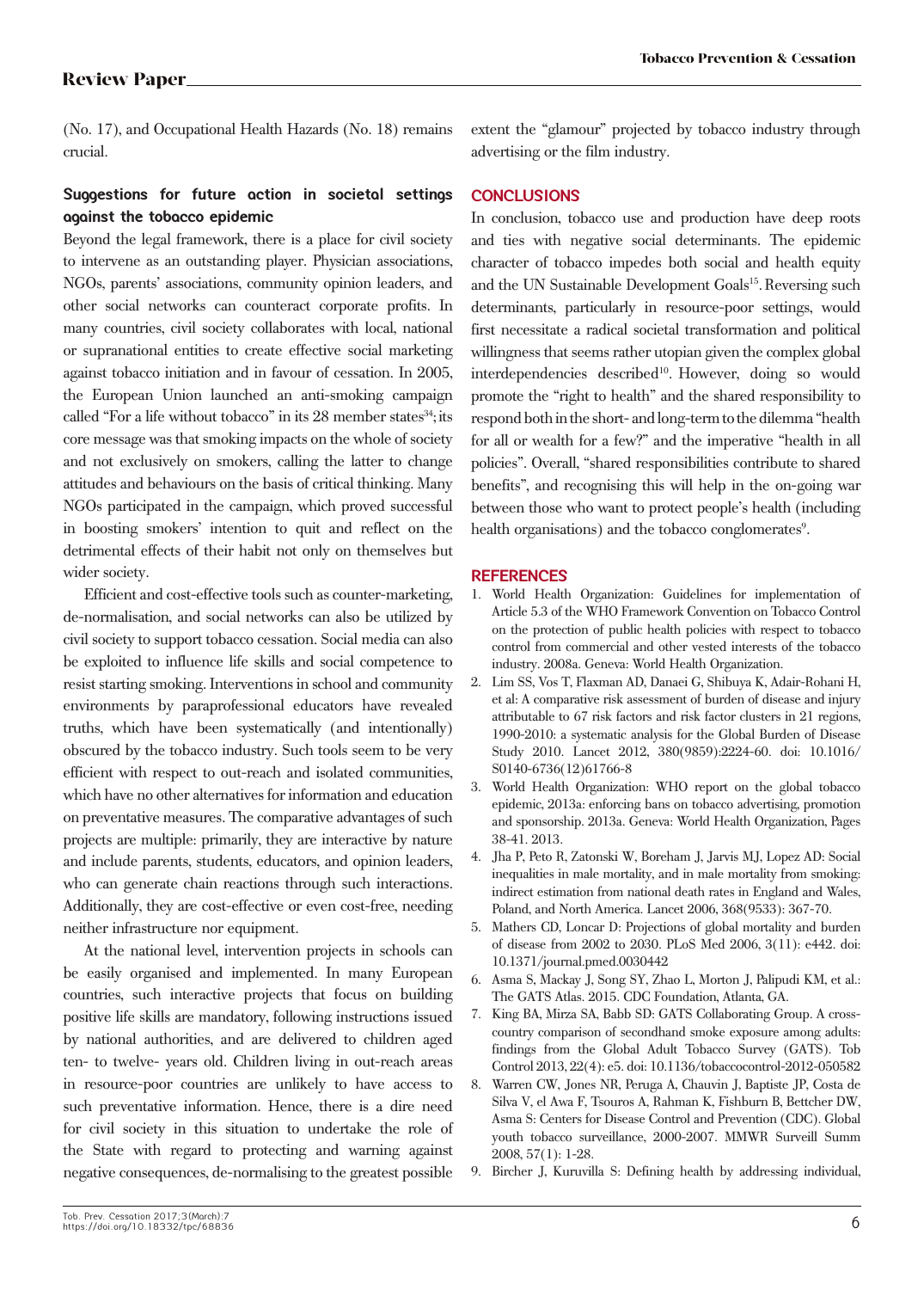social, and environmental determinants: New opportunities for health care and public health. Journal of Public Health Policy. 2014, 35(3): 363-86. doi: 10.1057/jphp.2014.19

- 10. Garrett BE, Dube SR, Babb S, McAfee T: Addressing the social determinants of health to reduce tobacco-related disparities. Nicotine & Tobacco Research 2015, 17(8):892-7. doi: 10.1093/ntr/ntu266
- 11. Kunst A, Giskes K, Mackenbach J: Socio-economic Inequalities in Smoking in the European Union: Applying an Equity Lens to Tobacco Control Policies: for the EU Network on Interventions to Reduce Socio-economic Inequalities in Health. 2004. Erasmus Medical Center Rotterdam.
- 12. World Health Organization: Systematic review of the link between tobacco and poverty. 2011. Geneva: WHO. Pages: 1-10, 21-34, 47-142. Geneva: World Health Organization.
- 13. Brian K: OECD Insights From Aid to Development: The Global Fight against Poverty: The Global Fight against Poverty. 2012. OECD Publishing.
- 14. Arora M, Tewari A, Tripathy V, Nazar GP, Juneja NS, Ramakrishnan L, Reddy KS: Community-based model for preventing tobacco use among disadvantaged adolescents in urban slums of India. Health Promotion International 2010, 25(2): 143-152. doi: 10.1093/ heapro/daq008
- 15. Marmot M, Friel S, Bell R, Houweling TA, Taylor S, & Commission on Social Determinants of Health: Closing the gap in a generation: health equity through action on the social determinants of health. The Lancet 2008, 372(9650): 1661-1669.
- 16. Farrelly MC, Evans WN, Sfekas AE: The impact of workplace smoking bans: results from a national survey. Tobacco Control 1999, 8(3): 272-277.
- 17. Hobbs WR, Burke M, Christakis NA, Fowler JH: Online social integration is associated with reduced mortality risk. Proceedings of the National Academy of Sciences. 2016, 113(46): 12980-4. doi: 10.1073/pnas.1605554113
- 18. Kim DA, Benjamin EJ, Fowler JH, Christakis NA: Social connectedness is associated with fibrinogen level in a human social network. Proc. R. Soc. B 2016, 283: 20160958.
- 19. Greaves L, Hemsing N: Women and tobacco control policies: socialstructural and psychosocial contributions to vulnerability to tobacco use and exposure. Drug Alcohol Depend 2009, 104 Suppl 1: S121- 30.
- 20. World Health Organization: Gender, women and the tobacco epidemic. 2010a. Geneva: World Health Organization.
- 21. Okoli C, Greaves L, Fagyas V: Sex differences in smoking initiation among children and adolescents. Public Health 2013, 127(1): 3-10.
- 22. Madeley J: Big business, poor peoples: the impact of transnational corporations on the world's poor. 1999 Palgrave Macmillan.
- 23. Graham H, Der G: Patterns and predictors of tobacco consumption among women. Health Educ Res 1999, 14(5): 611-8.
- 24. Thrift AP, Nancarrow H, Bauman AE: Maternal smoking during pregnancy among Aboriginal women in New South Wales is linked to social gradient. Australian and New Zealand Journal of Public Health 2011, 35(4): 337-342. doi: 10.1111/j.1753- 6405.2011.00728.x
- 25. Action on Smoking and Health: "Tobacco and the Developing World" Fact sheet. August 2015. In: http://ash.org.uk/files/documents/ ASH\_126.pdf (Accessed 14 January 2016).
- 26. Toll BA, Ling PM: The Virginia Slims identity crisis: an inside look at tobacco industry marketing to women. Tob Control 2005, 14(3): 172-80.
- 27. World Health Organization: Sifting the evidence: Gender and tobacco control. 2007. Geneva: World Health Organization, passim.
- 28. World Health Organization: Health for the world's adolescents: a second chance in the second decade: summary. 2014a. Geneva: World Health Organization.
- 29. Kokkevi A, Fotiou A, Kanavou E, Stavrou M, Richardson C: Smoking, alcohol, and drug use among adolescents in Greece – 2015 update and secular trends 1984 – 2015. Archives of Hellenic Medicine 2016, 33(2): 249-257.
- 30. Currie C, Molcho M, Boyce W, Holstein B, Torsheim T, Richter M: Researching health inequalities in adolescents: the development of the Health Behaviour in School-Aged Children (HBSC) family affluence scale. Social Science & Medicine 2008, 66(6): 1429-1436.
- 31. Harakeh Z, de Looze ME, Schrijvers CT, van Dorsselaer SA, Vollebergh WA: Individual and environmental predictors of health risk behaviours among Dutch adolescents: the HBSC study. Public Health 2012, 126(7): 566-73. doi: 10.1016/j.puhe.2012.04.006
- 32. Askitopoulou V: "Supporting students to say no to smoking". In Round Table: "Smoking? Not for us!. A holistic school-based program to prevent tobacco use and addiction". Proceedings of the "6th International Congress on Brain and Behaviour". February 2014, Thessaloniki.
- 33. World Health Organization: Bollywood: victim or ally, a study on the portrayal of tobacco in Indian cinema. 2013b. Geneva: World Health Organization.
- 34. World Health Organization: Global progress report on implementation of the WHO Framework Convention on Tobacco Control. 2012. Geneva: World Health Organization.
- 35. Reddy KS, Yadav A, Arora M, Nazar GP: Integrating tobacco control into health and development agendas. Tob Control 2012, 21(2): 281-6.
- 36. Mentis AFA: Child migration: from social determinants of health to the development agenda and beyond. Medicine, Conflict and Survival 2016, 21:1-7.
- 37. Best CM, Sun K, de Pee S, Bloem MW, Stallkamp G, Semba RD: Parental tobacco use is associated with increased risk of child malnutrition in Bangladesh. Nutrition 2007, 23(10): 731-738.
- 38. Mentis AFA: To What Extent Are Greek Children Exposed to the Risk of a Lifelong, Intergenerationally Transmitted Poverty? Poverty & Public Policy 2015, 7(4): 357-381.
- 39. Norman RE, Carpenter DO, Scott J, Brune MN, Sly PD: Environmental exposures: an underrecognized contribution to noncommunicable diseases. Reviews on Environmental Health 2013, 28(1): 59-65.
- 40. Sly PD, Neira M, Collman G, Carpenter DO, Landrigan PJ, Van Den Berg M, Barriga FD, Ruchirawat M, Laborde A, Pascale A, Heacock M, Dalmau MT, Suk WA: Networking to advance progress in children's environmental health. Lancet Glob Health 2014, 2(3): e129-30.
- 41. Gavidia T, Brune MN, McCarty KM, Pronczuk J, Etzel R, Neira M, Carpenter DO, Suk WA, Arnold RG, Ha EH, Sly PD: Children's environmental health—from knowledge to action. The Lancet 2011, 377: 1134-6.
- 42. Eriksen M, Mackay J, Ross H: The tobacco atlas (No. Ed. 4). 2013. American Cancer Society.
- 43. World Health Organization: 2010 global progress report on the implementation of the WHO Framework Convention on Tobacco Control. 2010b. Geneva: World Health Organization.
- 44. McKnight RH, Spiller HA: Green tobacco sickness in children and adolescents. Public Health Reports 2005, 120(6): 602-605.
- 45. Mund M, Louwen F, Klingelhoefer D, Gerber A: Smoking and pregnancy—a review on the first major environmental risk factor of the unborn. International Journal of Environmental Research and Public Health 2013, 10(12): 6485-6499. doi: 10.3390/ijerph10126485